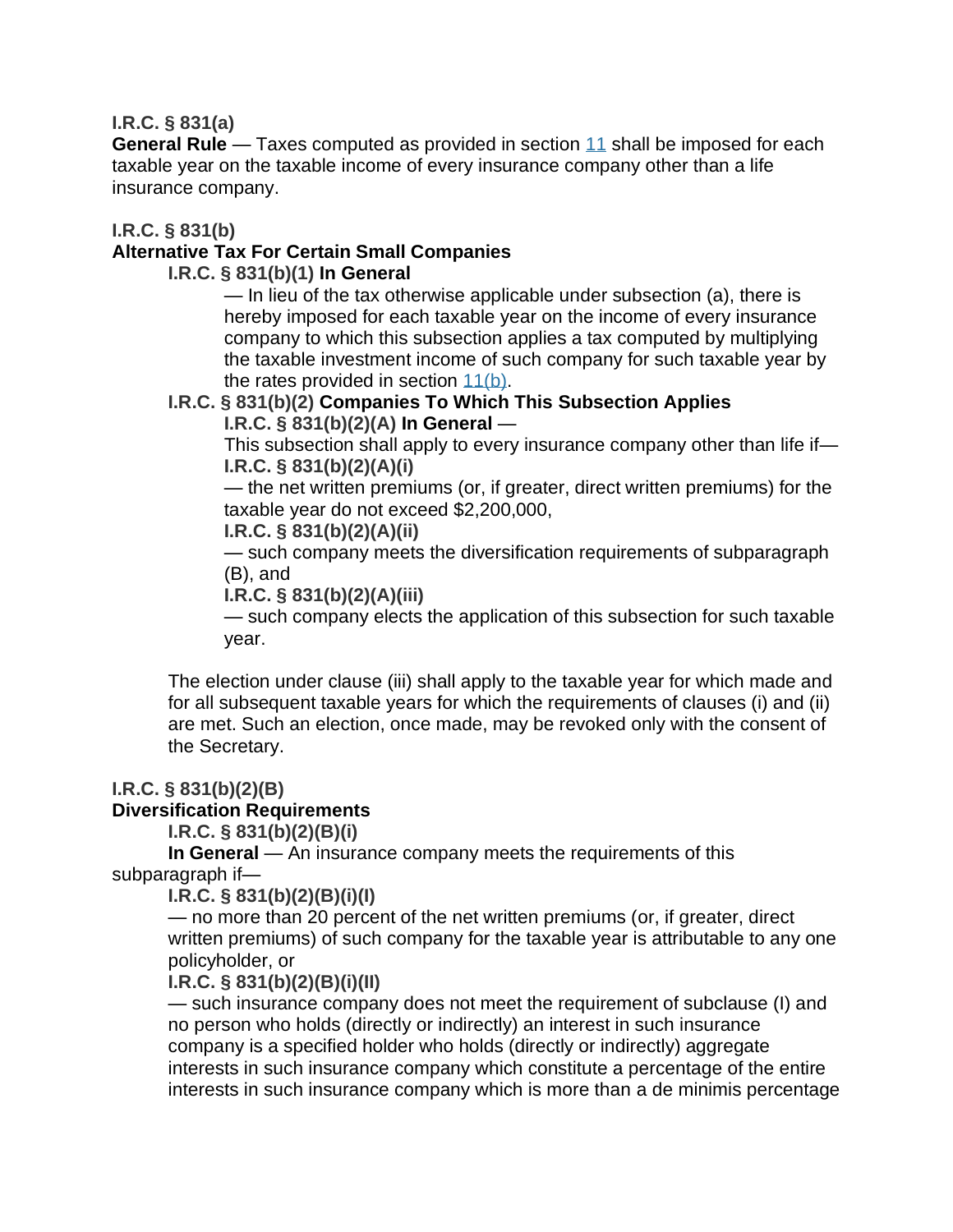higher than the percentage of interests in the relevant specified assets with respect to such insurance company held (directly or indirectly) by such specified holder.

# **I.R.C. § 831(b)(2)(B)(ii)**

**Aggregation Of Certain Spousal Interests** — For purposes of clause (i)(II), any interest in the insurance company referred to in such clause which is held (directly or indirectly) by an individual who is a spouse of the specified holder, and who is a citizen of the United States, shall be treated as held by the specified holder.

# **I.R.C. § 831(b)(2)(B)(iii)**

**Specified Holder** — For purposes of this subparagraph, the term "specified holder" means, with respect to any insurance company, any individual who holds (directly or indirectly) an interest in such insurance company and who—

# **I.R.C. § 831(b)(2)(B)(iii)(I)**

— is a lineal descendent (including by adoption) of an individual who holds an interest (directly or indirectly) in the specified assets with respect to such insurance company or of such individual's spouse,

### **I.R.C. § 831(b)(2)(B)(iii)(II)**

— is a spouse of any lineal descendent described in subclause (I), or

# **I.R.C. § 831(b)(2)(B)(iii)(III)**

— is not a citizen of the United States and is a spouse of an individual who holds an interest (directly or indirectly) in the specified assets with respect to such insurance company.

# **I.R.C. § 831(b)(2)(B)(iv)**

**Definitions** — For purposes of this subparagraph—

# **I.R.C. § 831(b)(2)(B)(iv)(I)**

# **Relevant Specified Assets**

— The term "relevant specified assets" means, with respect to any specified holder with respect to any insurance company, the aggregate amount of the specified assets, with respect to such insurance company, any interest in which is held (directly or indirectly) by any spouse or specified relation of such specified holder. Such term shall not include any specified asset solely by reason of an interest in such asset which was acquired by such spouse or specified relation by bequest, devise, or inheritance from a decedent during the taxable year of the insurance company or the preceding taxable year. For purposes of this subclause, the term "specified relation" means any individual with respect to whom the specified holder bears a relationship described in subclause (I) or (II) of clause (iii).

# **I.R.C. § 831(b)(2)(B)(iv)(II)**

**Specified Assets** — The term "specified assets" means, with respect to any insurance company, the trades or businesses, rights, or assets with respect to which the net written premiums (or direct written premiums) of such insurance company are paid.

**I.R.C. § 831(b)(2)(B)(iv)(III)**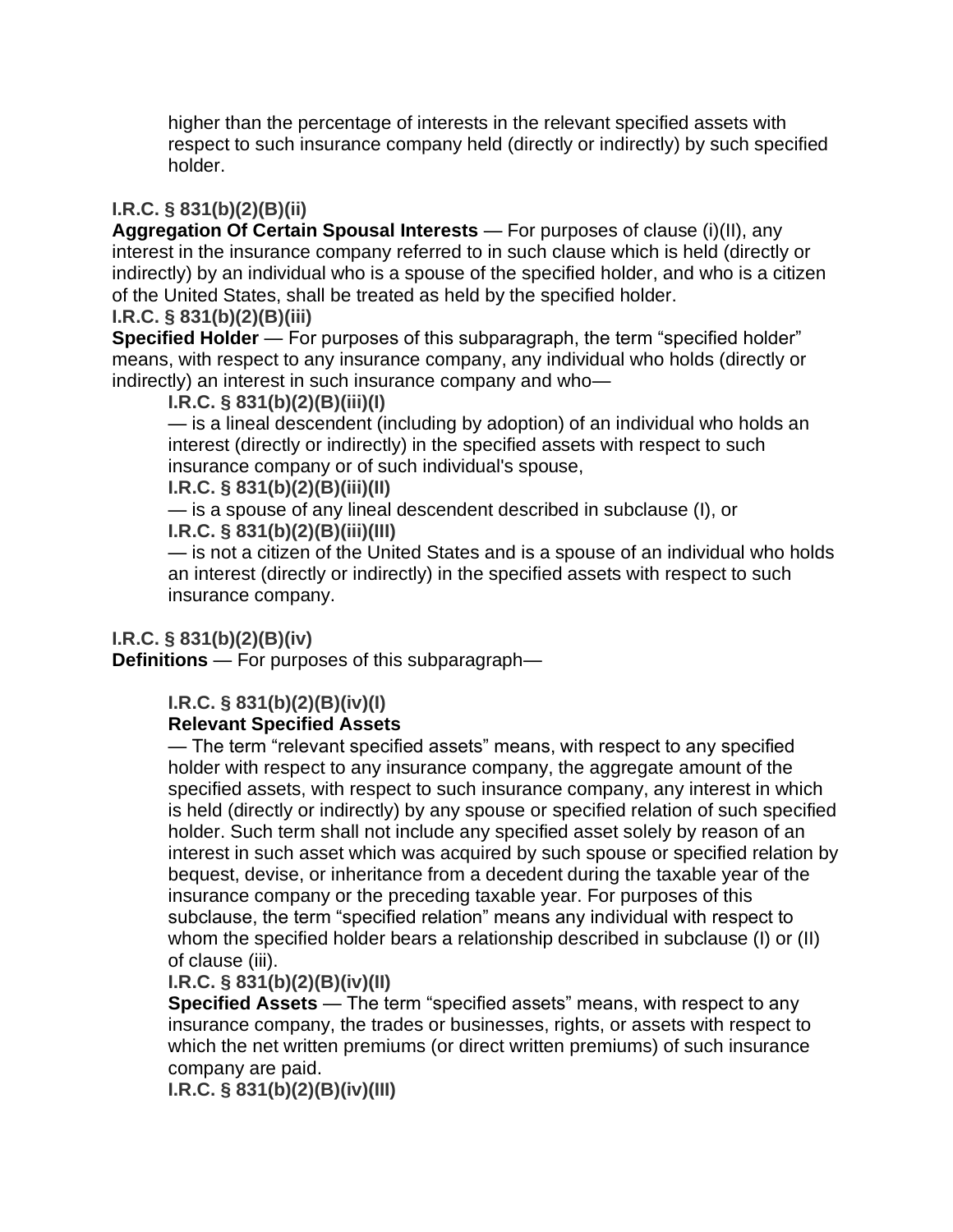**Indirect Interest** — An indirect interest includes any interest held through a trust, estate, partnership, or corporation.

**I.R.C. § 831(b)(2)(B)(iv)(IV)**

**De Minimis** — Except as otherwise provided by the Secretary in regulations or other guidance, 2 percentage points or less shall be treated as de minimis.

#### **I.R.C. § 831(b)(2)(C)**

**Controlled Group Rules**

**I.R.C. § 831(b)(2)(C)(i)**

**In General** — For purposes of this paragraph—

**I.R.C. § 831(b)(2)(C)(i)(I)**

— in determining whether any company is described in clause (i) of subparagraph (A), such company shall be treated as receiving during the taxable year amounts described in such clause (i) which are received during such year by all other companies which are members of the same controlled group as the insurance company for which the determination is being made, and

**I.R.C. § 831(b)(2)(C)(i)(II)**

— in determining the attribution of premiums to any policyholder under subparagraph (B)(i), all policyholders which are related (within the meaning of [section 267\(b\)](https://irc.bloombergtax.com/public/uscode/doc/irc/section_267?trackingcode=BTAX18523) or 707(b)) or are members of the same controlled group shall be treated as one policyholder.

#### **I.R.C. § 831(b)(2)(C)(ii)**

**Controlled Group** — For purposes of clause (i), the term "controlled group" means any controlled group of corporations (as defined in section [1563\(a\)\)](https://irc.bloombergtax.com/public/uscode/doc/irc/section_1563?trackingcode=BTAX18523); except that—

#### **I.R.C. § 831(b)(2)(C)(ii)(I)**

— "more than 50 percent" shall be substituted for "at least 80 percent" each place it appears in section [1563\(a\),](https://irc.bloombergtax.com/public/uscode/doc/irc/section_1563?trackingcode=BTAX18523) and

#### **I.R.C. § 831(b)(2)(C)(ii)(II)**

— subsections (a)(4) and (b)(2)(D) of section  $1563$  shall not apply.

# **I.R.C. § 831(b)(2)(D)**

**Look-Through Of Reinsurance And Fronting Arrangements** — In the case of reinsurance or any fronting, intermediary, or similar arrangement, the term "policyholder" means each policyholder of the underlying direct written insurance with respect to such reinsurance or arrangement.

#### **I.R.C. § 831(b)(2)(E) Inflation Adjustment**

— In the case of any taxable year beginning in a calendar year after 2015, the dollar amount set forth in subparagraph (A)(i) shall be increased by an amount equal to—

**I.R.C. § 831(b)(2)(E)(i)** — such dollar amount, multiplied by

**I.R.C. § 831(b)(2)(E)(ii)** — the cost-of-living adjustment determined under [section](https://irc.bloombergtax.com/public/uscode/doc/irc/section_1?trackingcode=BTAX18523)   $1(f)(3)$  for such calendar year by substituting "calendar year 2013" for "calendar vear 2016" in subparagraph  $(A)(ii)$  thereof.